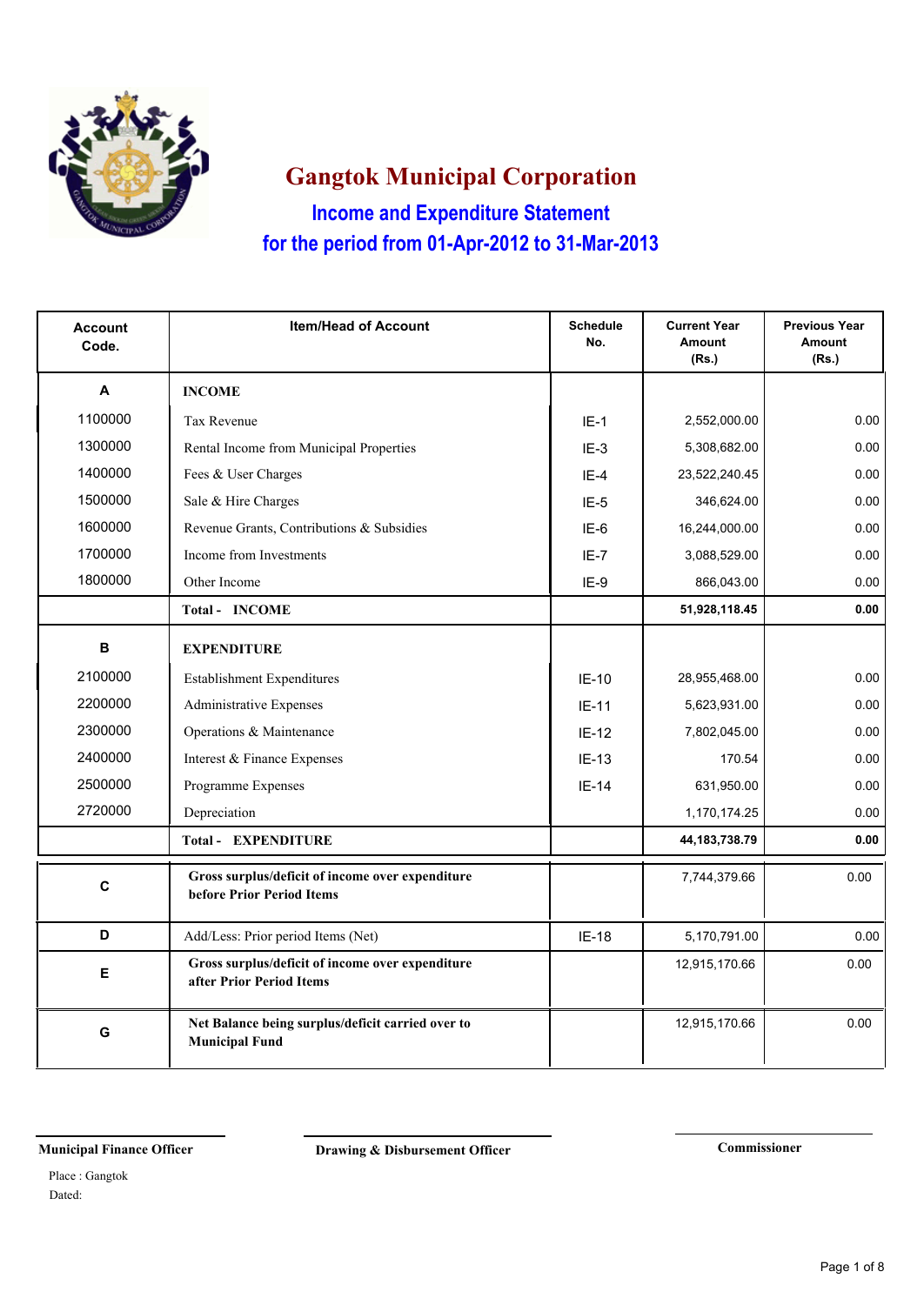#### **Schedule IE-1** Tax Revenue

| <b>Account</b><br>Code | <b>Particulars</b>         | <b>Current Year</b><br>Amount<br>(Rs.) | <b>Previous Year</b><br>Amount<br>(Rs.) |
|------------------------|----------------------------|----------------------------------------|-----------------------------------------|
| 1108002                | Others Taxes - Toll Tax    | 2,552,000.00                           | 0.00                                    |
|                        | <b>Total - Tax Revenue</b> | 2,552,000.00                           | 0.00                                    |

#### **Schedule IE-3** Rental Income from Muni

| <b>Account</b><br>Code | <b>Particulars</b>                                                 | <b>Current Year</b><br>Amount<br>(Rs.) | <b>Previous Year</b><br><b>Amount</b><br>(Rs.) |
|------------------------|--------------------------------------------------------------------|----------------------------------------|------------------------------------------------|
| 1301002                | Rent from Civic Amenities - Rent from Shopping Complexes           | 5,302,532.00                           | 0.00                                           |
| 1301005                | Rent from Civic Amenities - Rent from Municipal Grounds and Fields | 6,150.00                               | 0.00                                           |
|                        | Total - Rental Income from Municipal Properties                    | 5,308,682.00                           | 0.00                                           |

### **Schedule IE-4** Fees & User Charges

| <b>Account</b><br>Code | <b>Particulars</b>                                                             | <b>Current Year</b><br><b>Amount</b><br>(Rs.) | <b>Previous Year</b><br>Amount<br>(Rs.) |
|------------------------|--------------------------------------------------------------------------------|-----------------------------------------------|-----------------------------------------|
| 1401101                | Licensing Fees - Trade license fees                                            | 10,755,437.95                                 | 0.00                                    |
| 1401102                | Licensing Fees - Trade license Temporary Permission fee                        | 498,506.00                                    | 0.00                                    |
| 1401201                | Fees for Grant of Permit - Permit Fee                                          | 13,000.00                                     | 0.00                                    |
| 1401300                | Fees for Certificate or Extract - Consolidated Fees for Certificate or Extract | 167,915.00                                    | 0.00                                    |
| 1402008                | Penalties and Fines - Other Penalties and Fines                                | 819,634.00                                    | 0.00                                    |
| 1404012                | Other Fees - Miscellaneous fees                                                | 2,740.00                                      | 0.00                                    |
| 1405005                | User Charges - Garbage Collection Charges                                      | 6,432,959.50                                  | 0.00                                    |
| 1405006                | User Charges -Pay & Use toilets                                                | 125,200.00                                    | 0.00                                    |
| 1405007                | User Charges - Parking Space Charges (On contract)                             | 3,860,403.00                                  | 0.00                                    |
| 1405012                | User Charges -Sanitation Charges                                               | 782,945.00                                    | 0.00                                    |
| 1408000                | Other Charges -Consolidated Other Charges                                      | 4,000.00                                      | 0.00                                    |
| 1408001                | Other Charges - Other Charges                                                  | 59,500.00                                     | 0.00                                    |
|                        | Total - Fees & User Charges                                                    | 23,522,240.45                                 | 0.00                                    |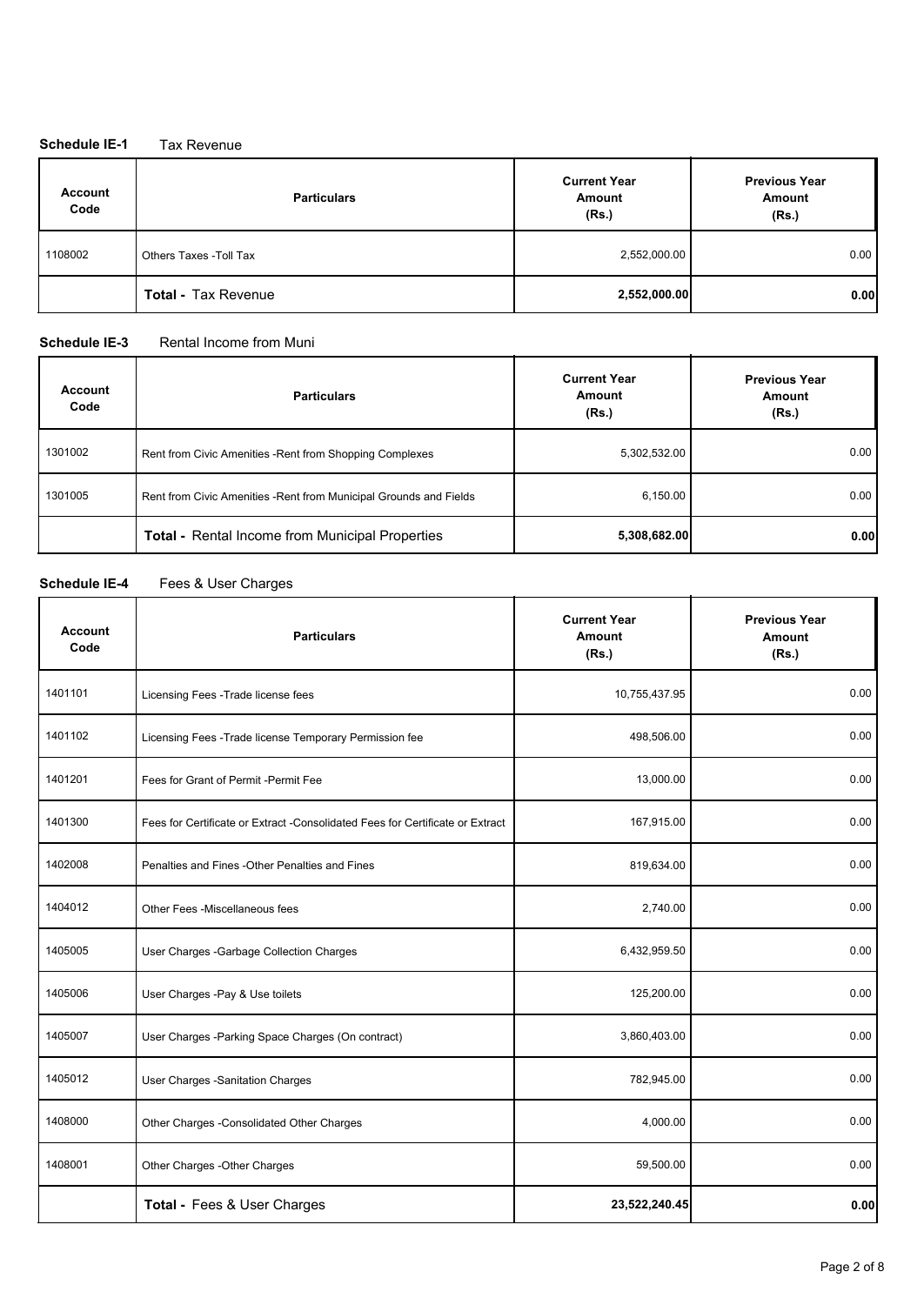### **Schedule IE-5** Sale & Hire Charges

| <b>Account</b><br>Code | <b>Particulars</b>                                        | <b>Current Year</b><br>Amount<br>(Rs.) | <b>Previous Year</b><br>Amount<br>(Rs.) |
|------------------------|-----------------------------------------------------------|----------------------------------------|-----------------------------------------|
| 1501101                | Sale of Forms & Publications - Sale of tender papers      | 63,100.00                              | 0.00                                    |
| 1501102                | Sale of Forms & Publications - Sale of Trade License form | 185,624.00                             | 0.00                                    |
| 1504001                | Hire Charges for Vehicles - Hire Charges for Vehicles     | 97,900.00                              | 0.00                                    |
|                        | <b>Total - Sale &amp; Hire Charges</b>                    | 346,624.00                             | 0.00                                    |

#### **Schedule IE-6** Revenue Grants, Contributions

| <b>Account</b><br>Code | <b>Particulars</b>                                           | <b>Current Year</b><br>Amount<br>(Rs.) | <b>Previous Year</b><br>Amount<br>(Rs.) |
|------------------------|--------------------------------------------------------------|----------------------------------------|-----------------------------------------|
| 1601001                | Revenue Grants-From State Government                         | 16,244,000.00                          | 0.00                                    |
|                        | <b>Total - Revenue Grants, Contributions &amp; Subsidies</b> | 16,244,000.00                          | 0.00                                    |

#### **Schedule IE-7** Income from Investments

| <b>Account</b><br>Code | <b>Particulars</b>                     | <b>Current Year</b><br>Amount<br>(Rs.) | <b>Previous Year</b><br>Amount<br>(Rs.) |
|------------------------|----------------------------------------|----------------------------------------|-----------------------------------------|
| 1701001                | Interest - Fixed deposits              | 2,798,776.00                           | 0.00                                    |
| 1701008                | Interest - Other Interest              | 289,753.00                             | 0.00                                    |
|                        | <b>Total - Income from Investments</b> | 3,088,529.00                           | 0.00                                    |

#### **Schedule IE-9** Other Income

| <b>Account</b><br>Code | <b>Particulars</b>                                                        | <b>Current Year</b><br>Amount<br>(Rs.) | <b>Previous Year</b><br>Amount<br>(Rs.) |
|------------------------|---------------------------------------------------------------------------|----------------------------------------|-----------------------------------------|
| 1805001                | Unclaimed Refund Payable/ Liabilities Written Back - Lapsed / Stale Chequ | 50,467.00                              | 0.00                                    |
| 1806103                | Scheme Revenue Income-SJSRY Income                                        | 814,976.00                             | 0.00                                    |
| 1808000                | Miscellaneous Income - Consolidated Miscellaneous Income                  | 600.00                                 | 0.00                                    |
|                        | <b>Total - Other Income</b>                                               | 866,043.00                             | 0.00                                    |

#### **Schedule IE-10** Establishment Expenditure

| <b>Account</b><br>Code | <b>Particulars</b>                                           | <b>Current Year</b><br>Amount<br>(Rs.) | <b>Previous Year</b><br>Amount<br>(Rs.) |
|------------------------|--------------------------------------------------------------|----------------------------------------|-----------------------------------------|
| 2101001                | Salaries, Wages and Bonus - Salaries & Allowances - Officers | 4,892,285.00                           | 0.00                                    |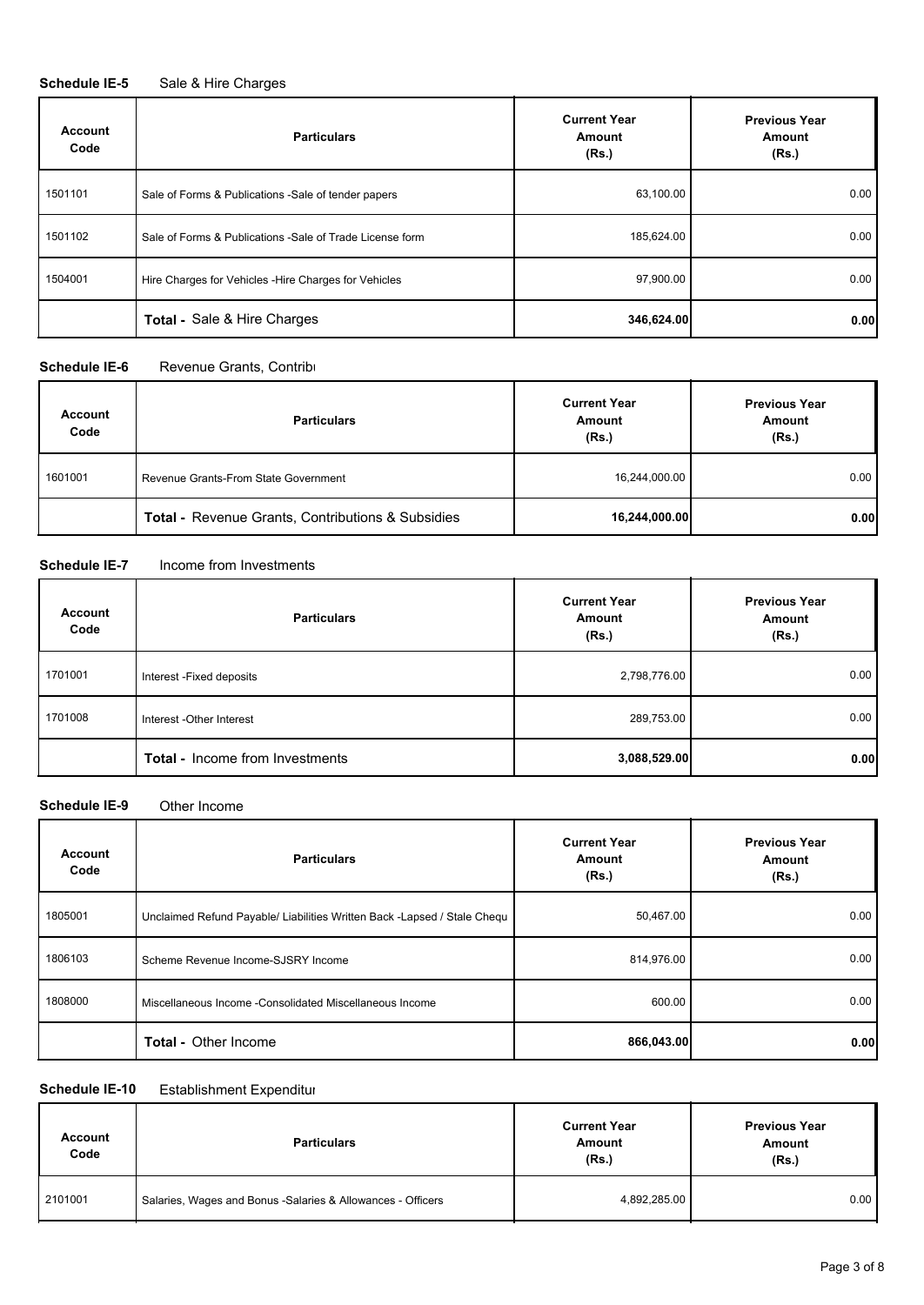| 2101002 | Salaries, Wages and Bonus - Salaries & Allowances - Staff               | 10,479,183.00 | 0.00 |
|---------|-------------------------------------------------------------------------|---------------|------|
| 2101003 | Salaries, Wages and Bonus - Wages                                       | 4,336,143.00  | 0.00 |
| 2101004 | Salaries, Wages and Bonus - Bonus & Ex-Gratia                           | 171,900.00    | 0.00 |
| 2101005 | Salaries, Wages and Bonus - Honorarium                                  | 935,400.00    | 0.00 |
| 2101006 | Salaries, Wages and Bonus - Arrears and Supplementary Pay               | 898,963.00    | 0.00 |
| 2101007 | Salaries, Wages and Bonus - Consolidated Pay                            | 2,307,761.00  | 0.00 |
| 2102001 | Benefits and Allowances - Remuneration & Fees (People Representatives)  | 877,203.00    | 0.00 |
| 2102002 | Benefits and Allowances -Allowances to People Representatives - Ward Co | 14,531.00     | 0.00 |
| 2102006 | Benefits and Allowances - Compensation to Staff                         | 21,535.00     | 0.00 |
| 2102007 | Benefits and Allowances -Staff welfare expenses                         | 473,118.00    | 0.00 |
| 2102010 | Conveyance allowance                                                    | 80,000.00     | 0.00 |
| 2103001 | Pension - Pension / Family Pension (Monthly)                            | 1,218,925.00  | 0.00 |
| 2104002 | Other Terminal & Retirement Benefits - Retirement Gratuity              | 34,742.00     | 0.00 |
| 2104003 | Other Terminal & Retirement Benefits - Provident Fund Contribution      | 891,024.00    | 0.00 |
| 2104005 | Other Terminal & Retirement Benefits - Leave Encashment                 | 225,511.00    | 0.00 |
| 2104006 | Other Terminal & Retirement Benefits - Contribution for Leave Salary    | 1,097,244.00  | 0.00 |
|         | <b>Total - Establishment Expenditures</b>                               | 28,955,468.00 | 0.00 |

### **Schedule IE-11** Administrative Expenses

| <b>Account</b><br>Code | <b>Particulars</b>                                                      | <b>Current Year</b><br>Amount<br>(Rs.) | <b>Previous Year</b><br>Amount<br>(Rs.) |
|------------------------|-------------------------------------------------------------------------|----------------------------------------|-----------------------------------------|
| 2200000                | Consolidated Administrative Expenses-Consolidated Administrative Expen- | 63.00                                  | 0.00                                    |
| 2201002                | Rent, Rates and Taxes - Rent of Municipal School Building               | 30,000.00                              | 0.00                                    |
| 2201003                | Rent. Rates and Taxes - Others Rents                                    | 30,000.00                              | 0.00                                    |
| 2201101                | Office Maintenance - Electricity charges                                | 398,782.00                             | 0.00                                    |
| 2201104                | Office Maintenance -Others                                              | 450.00                                 | 0.00                                    |
| 2201201                | Communication Expenses-Telephone and Mobile expenses                    | 86,569.00                              | 0.00                                    |
| 2201203                | Communication Expenses-Postage and Courier expenses                     | 8,660.00                               | 0.00                                    |
| 2202001                | Books & Periodicals -Magazines                                          | 2,330.00                               | 0.00                                    |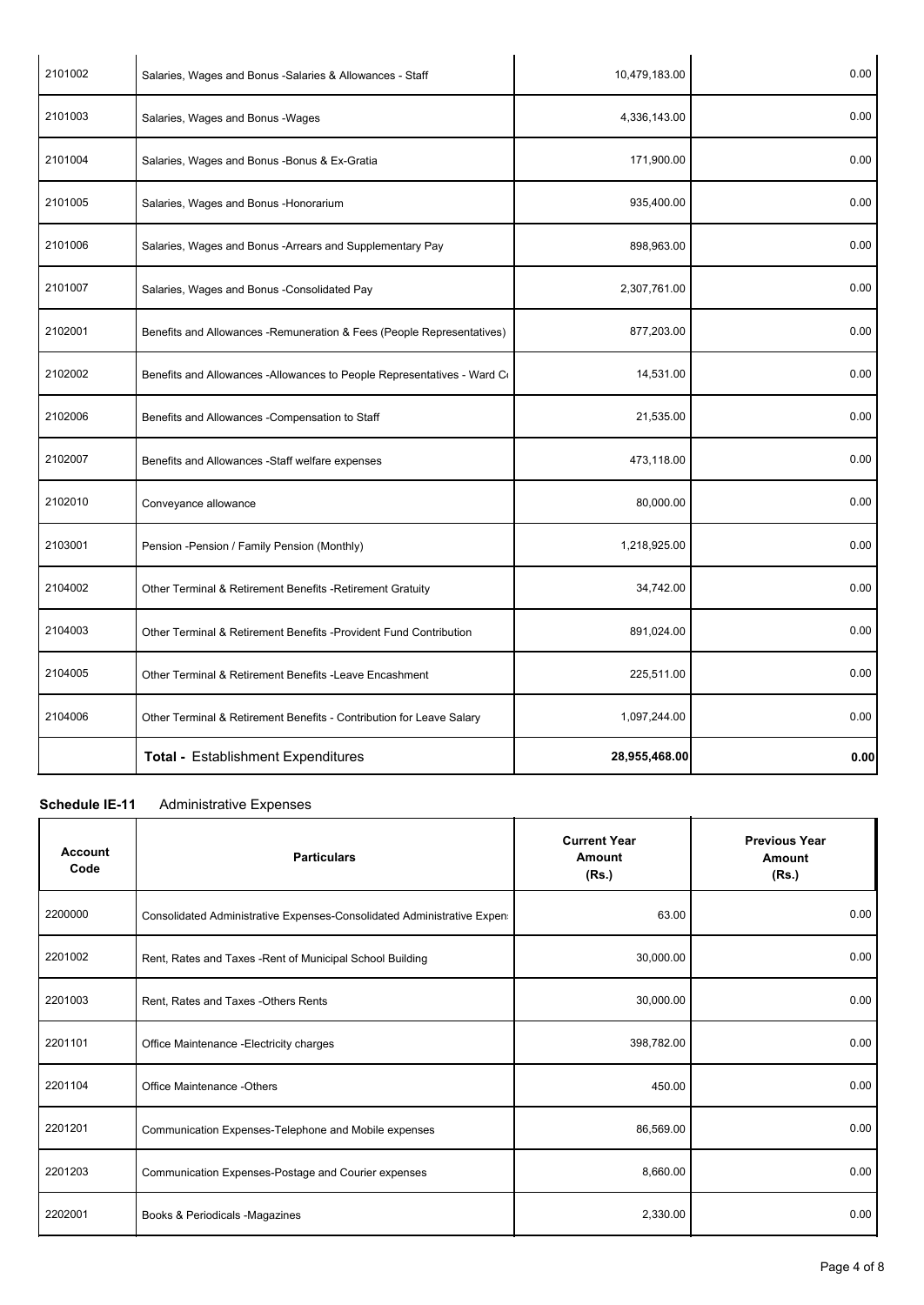| 2202002 | Books & Periodicals -Newspapers                                     | 25,529.00    | 0.00 |
|---------|---------------------------------------------------------------------|--------------|------|
| 2202101 | Printing and Stationery -Printing expenses                          | 169,127.00   | 0.00 |
| 2202102 | Printing and Stationery -Stationery                                 | 548,958.00   | 0.00 |
| 2202103 | Printing and Stationery - Computer stationery and consumables       | 181,169.00   | 0.00 |
| 2203001 | Travelling & Conveyance - Conveyance expenses                       | 18,816.00    | 0.00 |
| 2203002 | Travelling & Conveyance -Fuel, Petrol and Diesel                    | 1,155,491.00 | 0.00 |
| 2203004 | Travelling & Conveyance - Tours & Travels                           | 769,754.00   | 0.00 |
| 2205002 | Audit Fees - External Audit Fees                                    | 26,966.00    | 0.00 |
| 2205203 | Professional and Other Fees - Consultancy fees                      | 10,000.00    | 0.00 |
| 2206001 | Advertisement and Publicity -Guest entertainment expenses           | 11,409.00    | 0.00 |
| 2206002 | Advertisement and Publicity -Advertisement expenses                 | 177,587.00   | 0.00 |
| 2206004 | Advertisement and Publicity - Website and Internet Related Expenses | 20,150.00    | 0.00 |
| 2206101 | Membership & subscriptions -Expenses for Membership & subscriptions | 20,000.00    | 0.00 |
| 2208001 | Other Administrative Expenses-Expenses for Meeting                  | 224,175.00   | 0.00 |
| 2208002 | Other Administrative Expenses-Expenses for Training                 | 824,196.00   | 0.00 |
| 2208003 | Other Administrative Expenses-Miscellaneous expenses                | 27,870.00    | 0.00 |
| 2208004 | Other Administrative Expenses-Medical Re-imbursement                | 675,273.00   | 0.00 |
| 2208005 | Other Administrative Expenses-Data Entry Operator Charges           | 7,667.00     | 0.00 |
| 2208007 | Other Administrative Expenses - Hospitality Expenses                | 22,190.00    | 0.00 |
| 2208009 | Other Administrative Expenses - Motor Vehicle Tax                   | 150,750.00   | 0.00 |
|         | Total - Administrative Expenses                                     | 5,623,931.00 | 0.00 |

### **Schedule IE-12** Operations & Maintenance

| <b>Account</b><br>Code | <b>Particulars</b>                                   | <b>Current Year</b><br>Amount<br>(Rs.) | <b>Previous Year</b><br>Amount<br>(Rs.) |
|------------------------|------------------------------------------------------|----------------------------------------|-----------------------------------------|
| 2301001                | Power & Fuel -Consumption of Diesel and Petrol       | 1,984,248.00                           | 0.00                                    |
| 2303001                | Consumption of Stores - General Stores               | 65,887.00                              | 0.00                                    |
| 2303005                | <b>Consumption of Stores - Civil Stores</b>          | 32,645.00                              | 0.00                                    |
| 2303006                | Consumption of Stores - Sanitary & Conservancy Store | 806,119.00                             | 0.00                                    |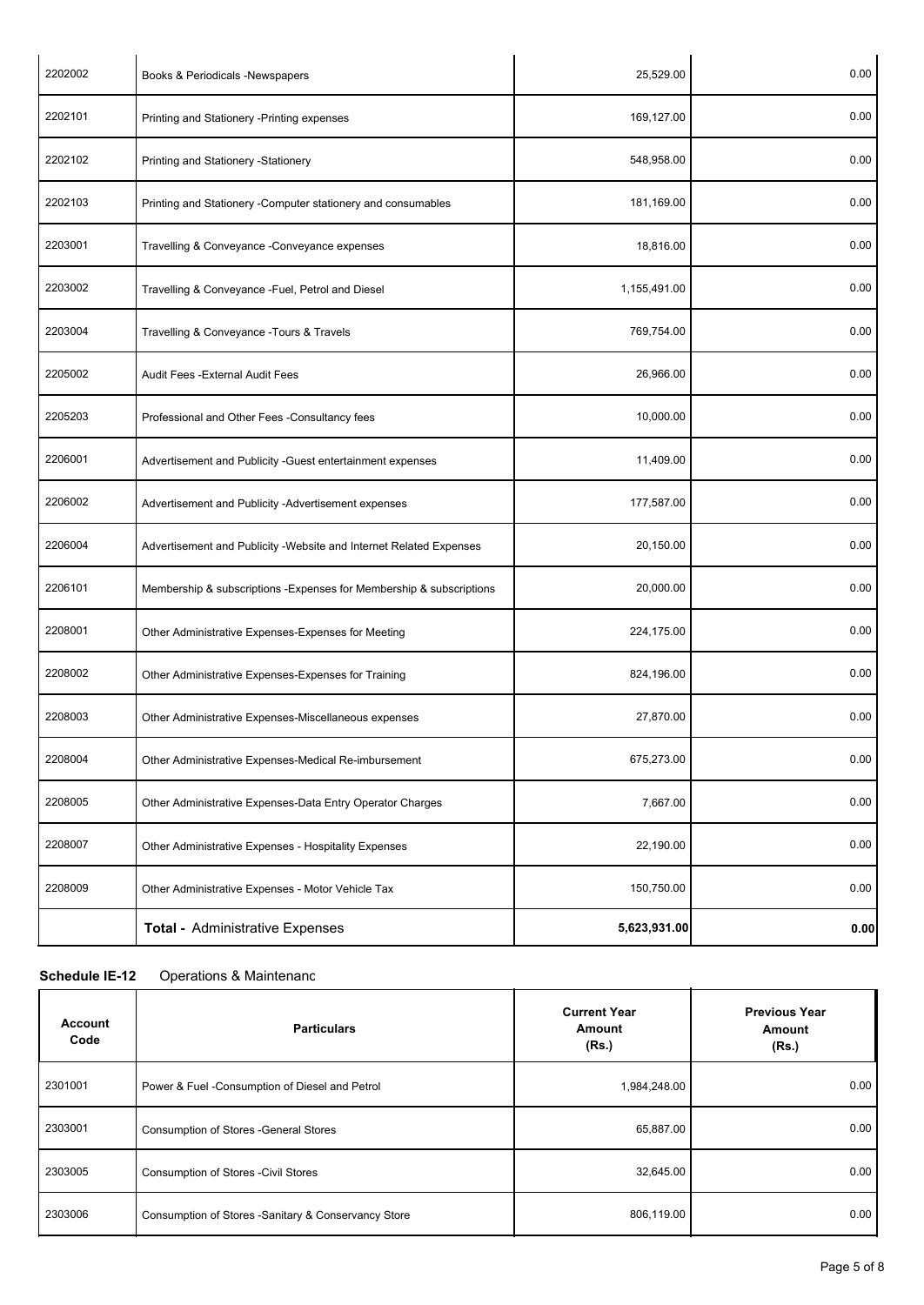| 2304002 | Hire Charges - Hire Charges of Vehicles                                | 30,025.00    | 0.00 |
|---------|------------------------------------------------------------------------|--------------|------|
| 2305001 | Repairs & maintenance -Infrastructure Assets -Roads & Bridges          | 151,755.00   | 0.00 |
| 2305005 | Repairs & maintenance - Infrastructure Assets - Storm Water Drains     | 289,007.00   | 0.00 |
| 2305104 | Repairs & maintenance - Civic Amenities - Parking Lots                 | 748,287.00   | 0.00 |
| 2305105 | Repairs & maintenance - Civic Amenities - Markets & Complexes          | 1,107,607.00 | 0.00 |
| 2305107 | Repairs & maintenance - Civic Amenities - Fire Tender Engines          | 88,334.00    | 0.00 |
| 2305201 | Repairs & maintenance -Buildings -Office Buildings                     | 76,830.00    | 0.00 |
| 2305303 | Repairs & maintenance -Vehicles -SWM Vehicles                          | 1,756,277.00 | 0.00 |
| 2305305 | Repairs & maintenance -Vehicles -Office Vehicles                       | 183,233.00   | 0.00 |
| 2305901 | Repairs & maintenance -Others -Furniture & Fixture                     | 200.00       | 0.00 |
| 2305903 | Repairs & maintenance -Others -Office Equipments                       | 7,889.00     | 0.00 |
| 2305906 | Repairs & maintenance -Others -Other fixed assets                      | 11,521.00    | 0.00 |
| 2305907 | Repairs & maintenance -Others -Computers and Accessories               | 2,600.00     | 0.00 |
| 2308003 | Other operating & maintenance expenses -Garbage & Clearance expenses   | 224,181.00   | 0.00 |
| 2308004 | Other operating & maintenance expenses -Pesticide at Compost Plant, Ma | 235,400.00   | 0.00 |
|         | Total - Operations & Maintenance                                       | 7,802,045.00 | 0.00 |

### **Schedule IE-13** Interest & Finance Expen

| <b>Account</b><br>Code | <b>Particulars</b>                                       | <b>Current Year</b><br>Amount<br>(Rs.) | <b>Previous Year</b><br>Amount<br>(Rs.) |
|------------------------|----------------------------------------------------------|----------------------------------------|-----------------------------------------|
| 2407001                | Bank Charges - Cheque Dishonour Charges                  | 112.36                                 | 0.00                                    |
| 2407003                | Bank Charges - Bank Charges and other Commission Charges | 58.18                                  | 0.00                                    |
|                        | <b>Total - Interest &amp; Finance Expenses</b>           | 170.54                                 | 0.00                                    |

## **Schedule IE-14** Programme Expenses

| <b>Account</b><br>Code | <b>THOSHAMMING</b> EXPOSITORS<br><b>Particulars</b> | <b>Current Year</b><br><b>Amount</b><br>(Rs.) | <b>Previous Year</b><br>Amount<br>(Rs.) |
|------------------------|-----------------------------------------------------|-----------------------------------------------|-----------------------------------------|
| 2502001                | Own Programme - Festival Grants                     | 25,000.00                                     | 0.00                                    |
| 2502007                | Own Programme -Miscellaneous Programme Expenses     | 45,600.00                                     | 0.00                                    |
| 2502101                | Scheme Programme -SJSRY Wages                       | 134,035.00                                    | 0.00                                    |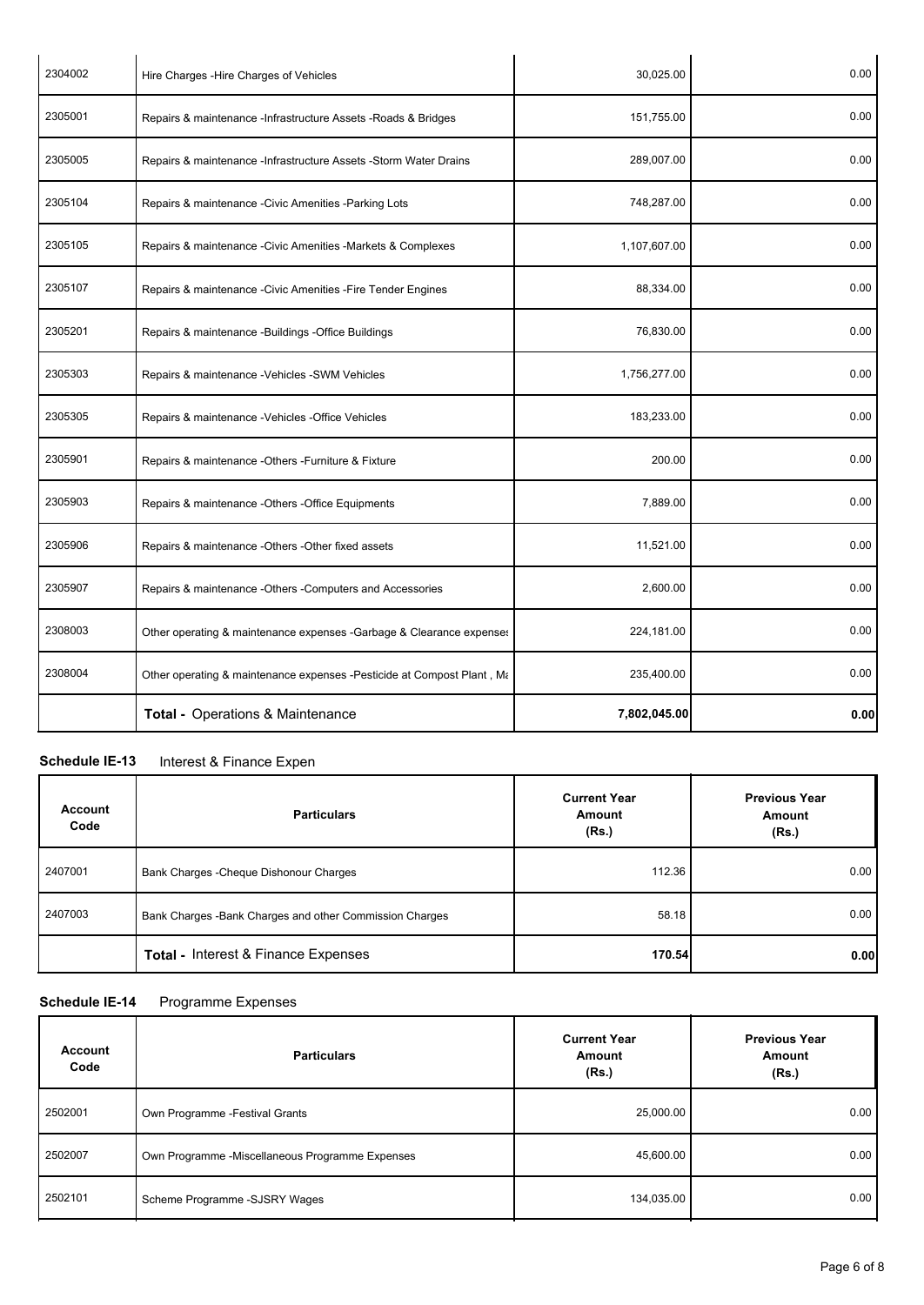| 2502102 | Scheme Programme -SJSRY Other Expenses | 427,315.00 | 0.00  |
|---------|----------------------------------------|------------|-------|
|         | <b>Total - Programme Expenses</b>      | 631,950.00 | 0.001 |

Depreciation

| <b>Account</b><br>Code | <b>Particulars</b>                                                             | <b>Current Year</b><br>Amount<br>(Rs.) | <b>Previous Year</b><br><b>Amount</b><br>(Rs.) |
|------------------------|--------------------------------------------------------------------------------|----------------------------------------|------------------------------------------------|
| 2722001                | <b>Buildings -Office Buildings</b>                                             | 18,061.27                              | 0.00                                           |
| 2722003                | <b>Buildings -Market Building</b>                                              | 19,205.00                              | 0.00                                           |
| 2723103                | Sewerage and Drainage -Box Drains                                              | 3,509.09                               | 0.00                                           |
| 2723204                | Water Supply Network-Water Pipelines                                           | 8,101.55                               | 0.00                                           |
| 2723304                | Public Lighting System-Others                                                  | 8,000.00                               | 0.00                                           |
| 2724001                | Plant & machinery -Depreciation on Plant & machinery                           | 17,675.50                              | 0.00                                           |
| 2725001                | Vehicles -Motor Car                                                            | 72,522.40                              | 0.00                                           |
| 2725002                | Vehicles - Jeep                                                                | 124,353.20                             | 0.00                                           |
| 2725004                | <b>Vehicles - Trucks</b>                                                       | 340,059.34                             | 0.00                                           |
| 2725006                | Vehicles - Cranes                                                              | 6,644.65                               | 0.00                                           |
| 2726002                | Office & Other Equipments -Computers                                           | 281,573.00                             | 0.00                                           |
| 2726004                | Office & Other Equipments - Photo-copiers                                      | 7,728.40                               | 0.00                                           |
| 2726007                | Office & Other Equipments -Others                                              | 50,314.20                              | 0.00                                           |
| 2727001                | Furniture, Fixtures, Fittings and Electrical Appliances - Wooden Furniture     | 44,150.45                              | 0.00                                           |
| 2727002                | Furniture, Fixtures, Fittings and Electrical Appliances -Metal Furniture       | 45,311.50                              | 0.00                                           |
| 2727003                | Furniture, Fixtures, Fittings and Electrical Appliances - Electrical Items and | 31,224.40                              | 0.00                                           |
| 2727004                | Furniture, Fixtures, Fittings and Electrical Appliances -Others                | 83,740.30                              | 0.00                                           |
| 2728001                | Other Fixed Assets - Intangible Assets                                         | 8,000.00                               | 0.00                                           |
|                        | Total - Depreciation                                                           | 1,170,174.25                           | 0.00                                           |